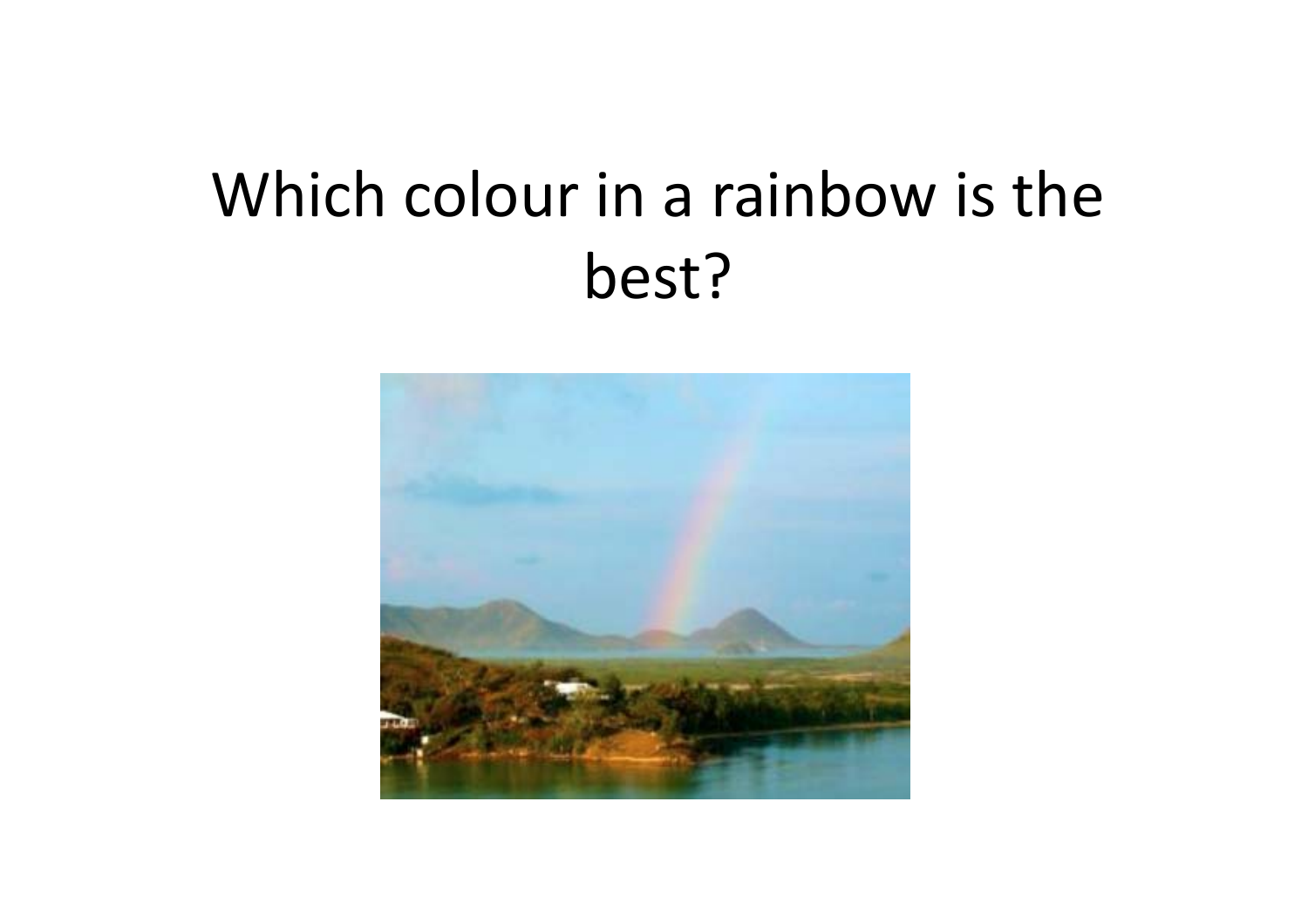**Voicing our identities** *Sara Salyers (Fife College, Scotland) and Pip Bruce Ferguson (Dublin City University, Ireland)*

• "As we construct language, so we are constructed by it" (Salyers)

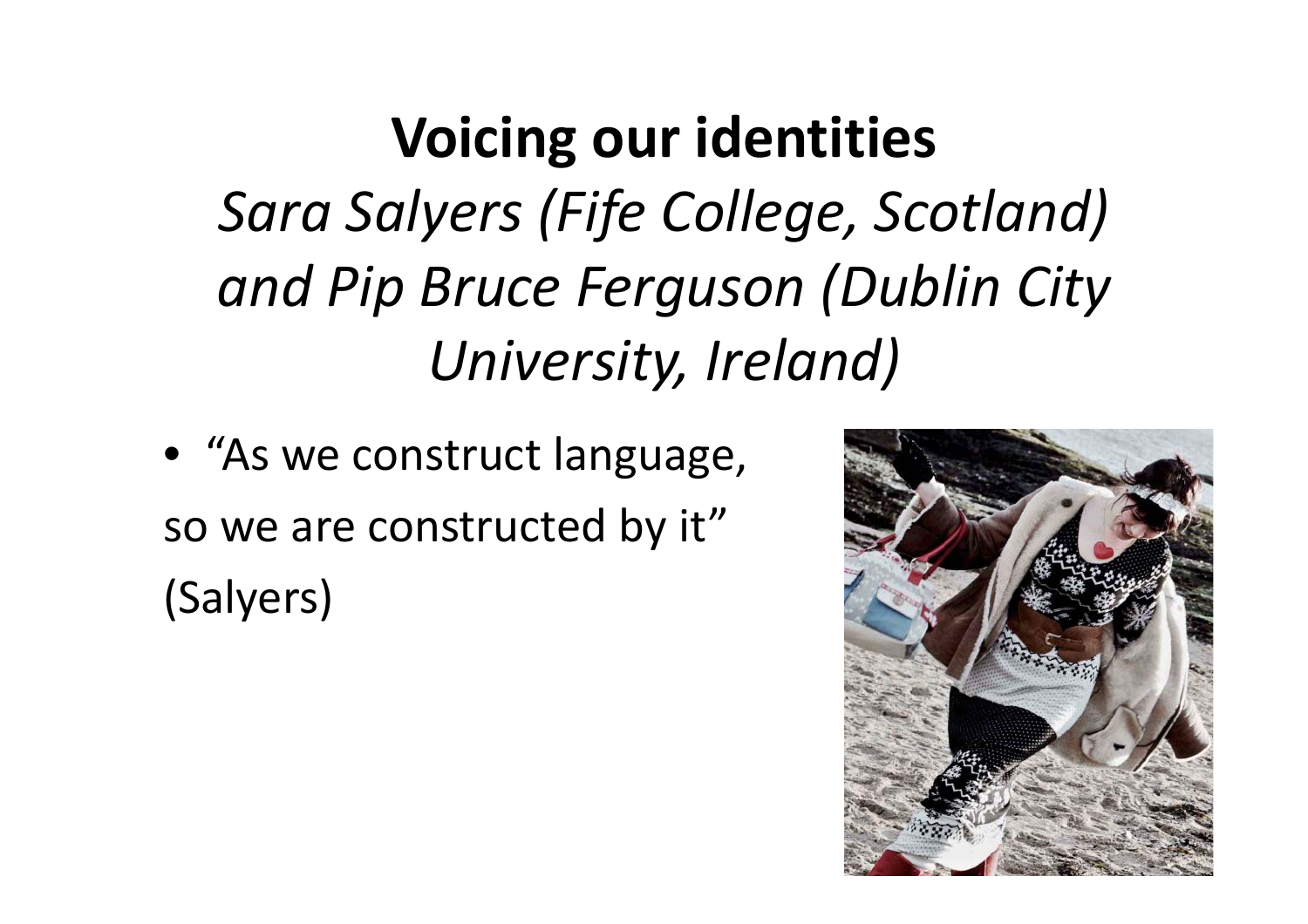## How we 'met'

- Sara <sup>a</sup> Scots teacher working in Tennessee, USA
- Pip <sup>a</sup> New Zealand‐based reviewer for Educational Journal of Living Theories
- Sara's paper went through review process and was published – see http://www.ejolts.net/files/journal/5/1/Salyers5(1).pdf
- Pip and Sara subsequently collaborated in <sup>a</sup> book chapter (free <sup>e</sup>‐book), see http://www.waikato.ac.nz/\_\_data/assets/pdf\_file/0009 /260838/Digital‐smarts.pdf.pdf
- Yet to meet face to face

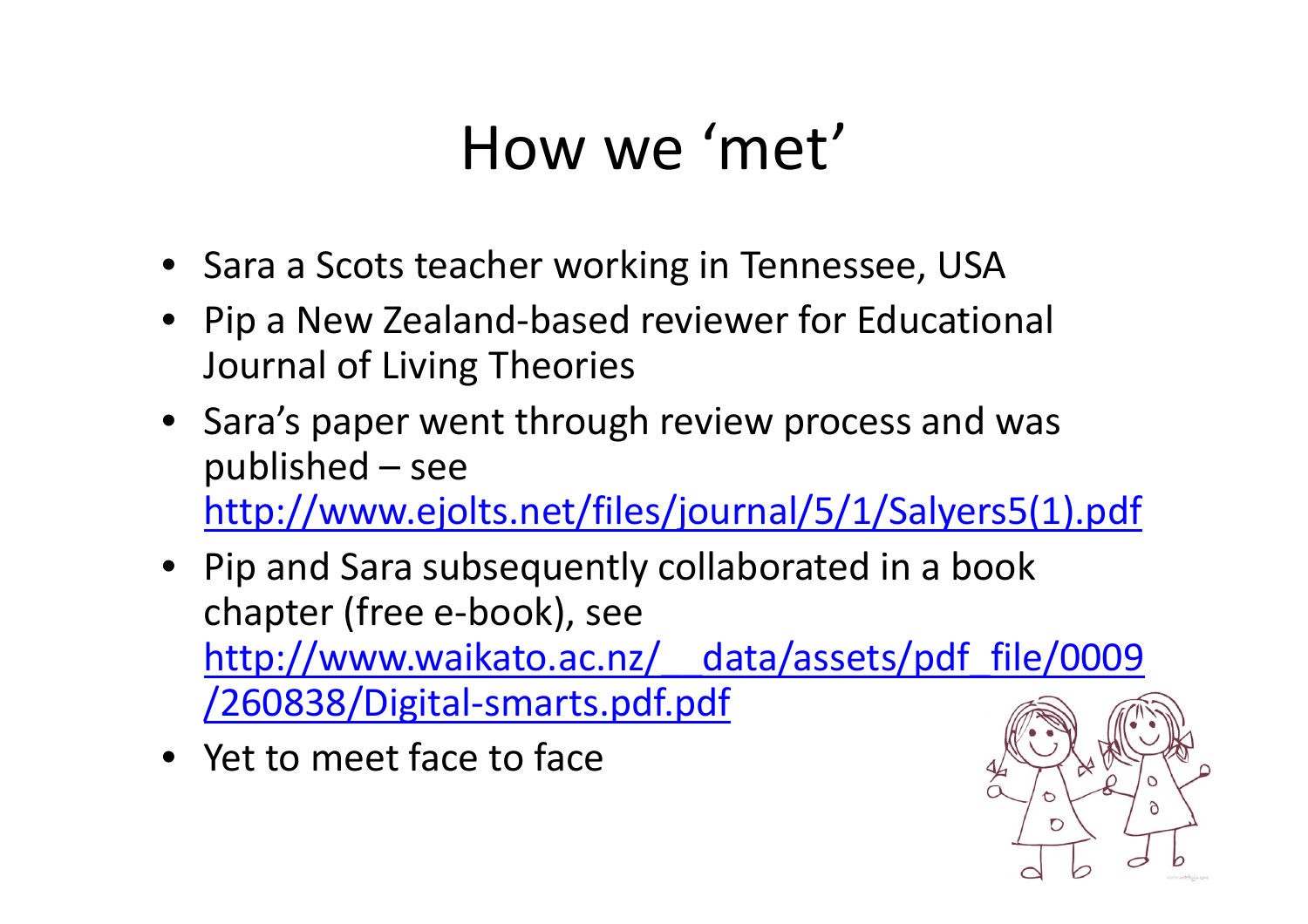### **Language can be used to exclude…**

"…language is <sup>a</sup> living, cultural thing and formal English, the "lingua franca" of the academic and modern world, exists nowhere as a language in its own right" (Salyers, 2012)

But unfamiliarity with it can 'other' students

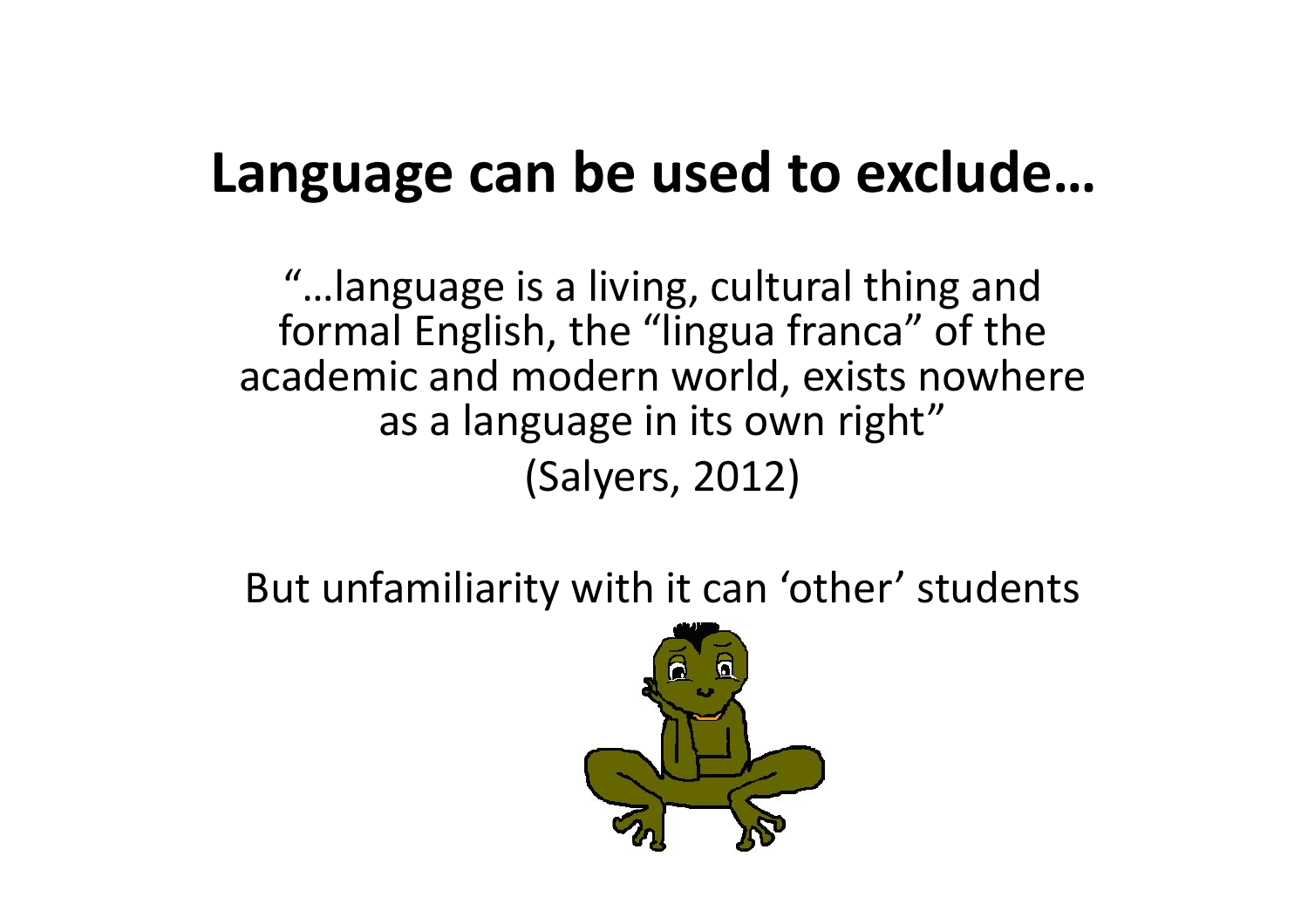Faced with this obvious alienation and <sup>a</sup> recognition of the 'cultural colonialism' of her classroom, how did Sara respond?

> She 'voiced her own identity'

"Richt yuse tatty bogles; hawd yir wheesht, pin yer lugs back and gie's yir foo, foo mind, attenshun. I'm no goany waste ma brathe, ye ken. This is whit yill hear whaur <sup>a</sup> cum frae... An er's nuhin' wrang wi' it."

Translation: Right you potato scarecrows, be quiet; pin back your ears and give me your full, full remember, attention. I'm not going to waste my breath you know. This is what you will hear where I come from... and there's nothing wrong with it.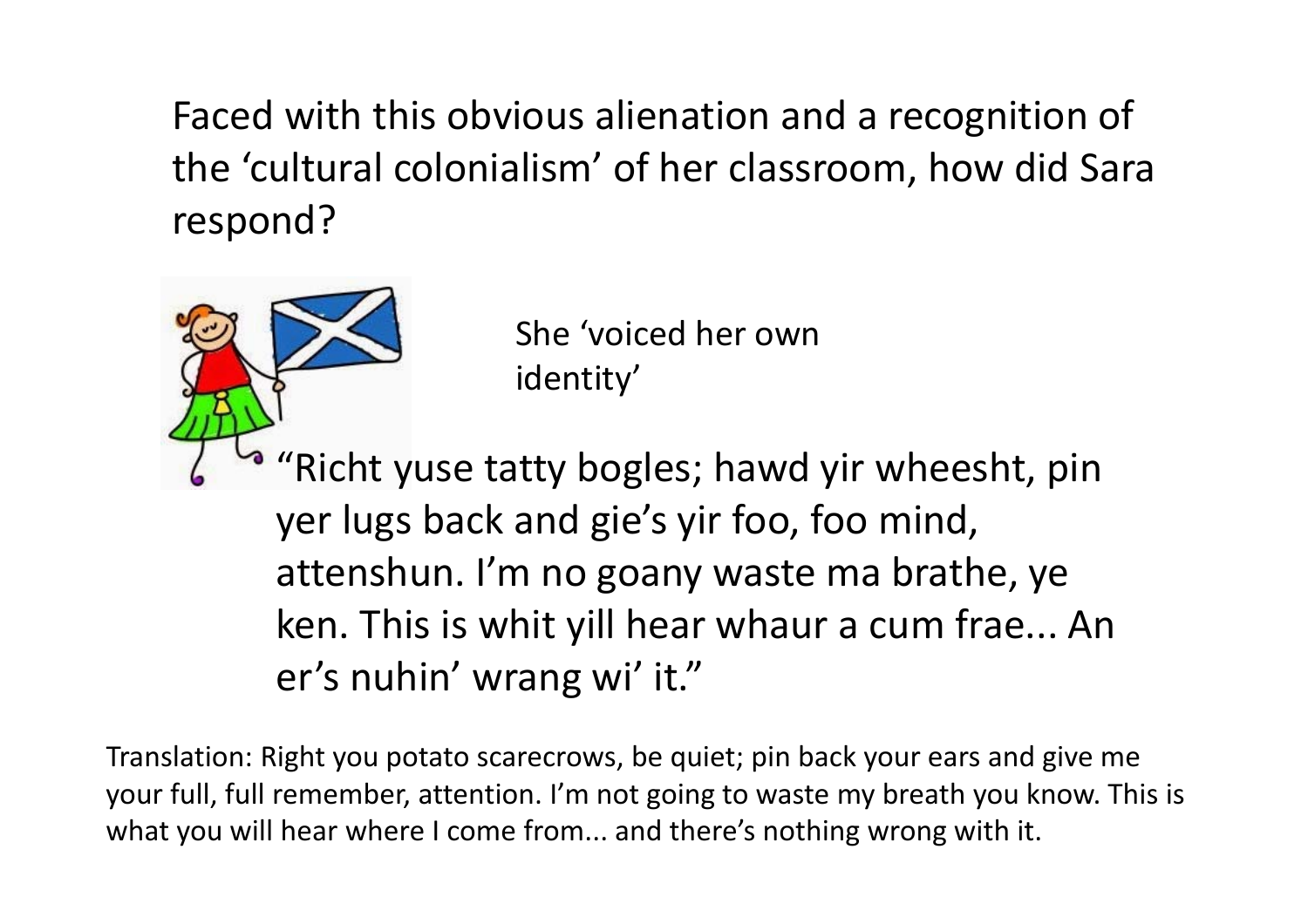# Conclusion from Sara's study:

• Disenfranchisement is a better explanation for the poor language skills of my students than lack of either intelligence or academic ability. Formal English, therefore, should not be taught normatively (which is educational colonization) but as <sup>a</sup> universal medium of national and international human communication – that is, truthfully and respectfully.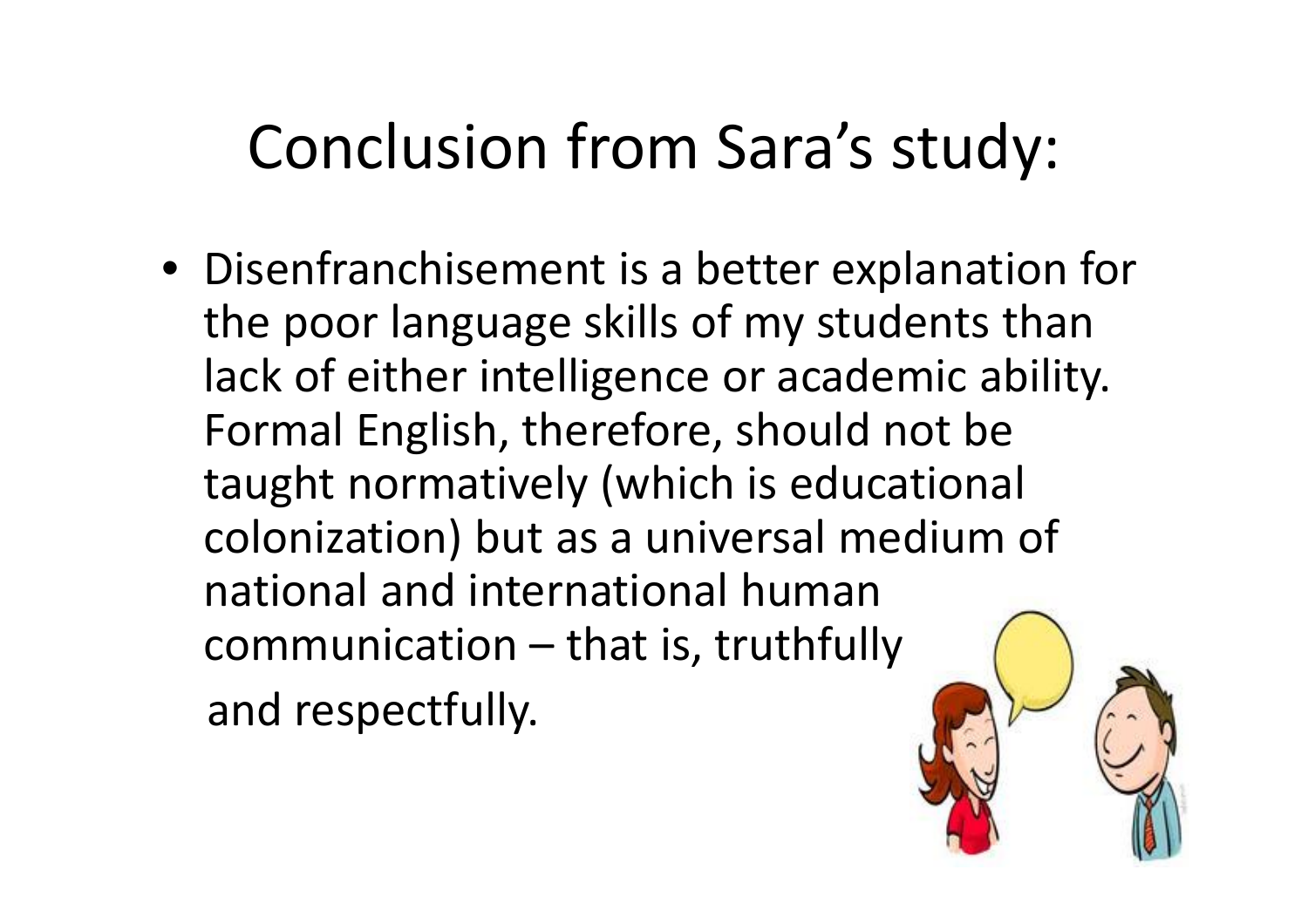#### **Pip's work:**

Investigated colonisation of Māori language and educational practices over New Zealand's history (and with examples in her own practice!)

Schwimmer: "Our thinking can never be better than the words we use" (1968)

Increasing awareness that 'the goldfish does not see the water'

http://researchcommons.waikato.ac.nz/handle/10289/6656

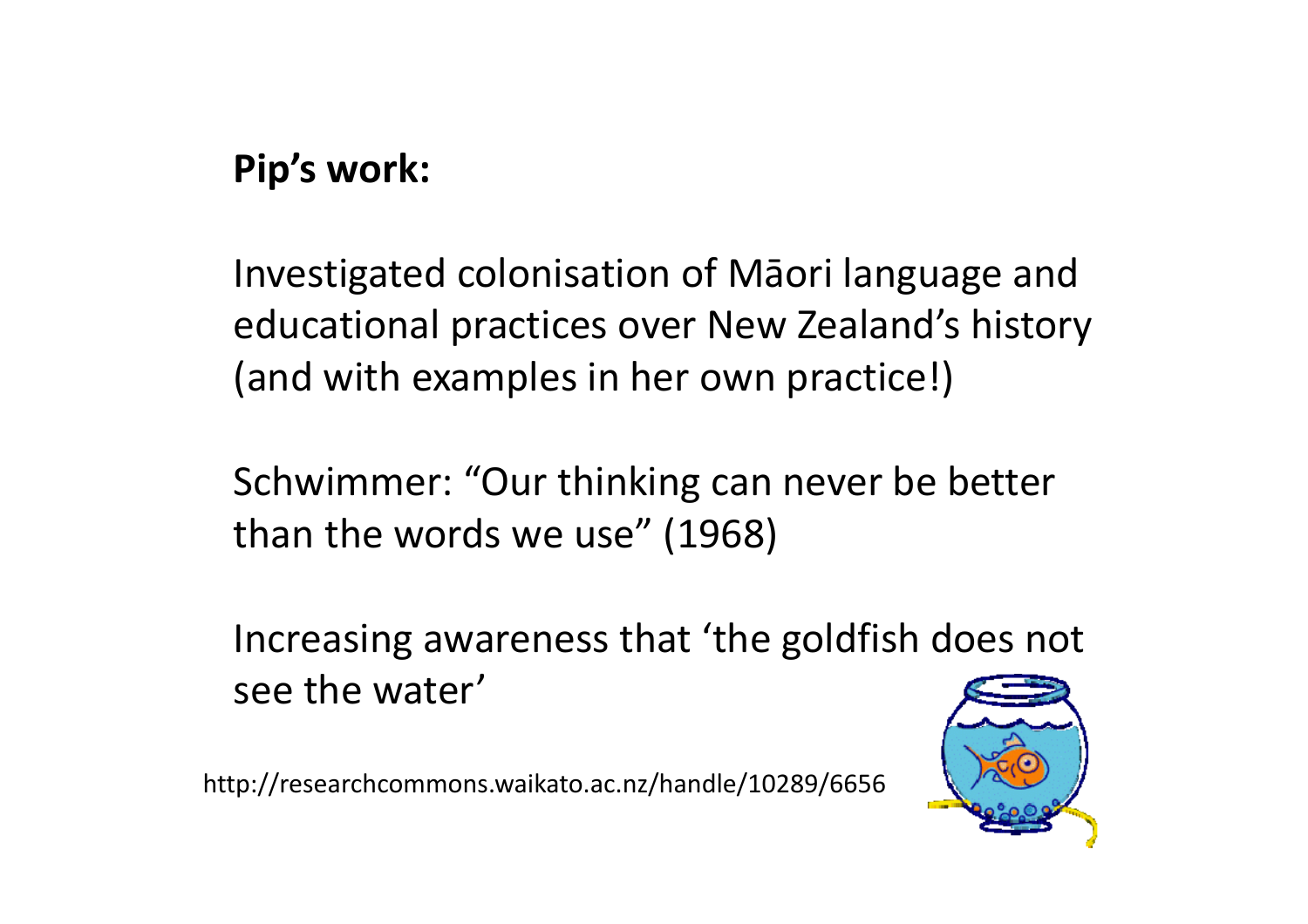#### Do we actually want to 'homogenise' student voices?



From www.huckleberry.nz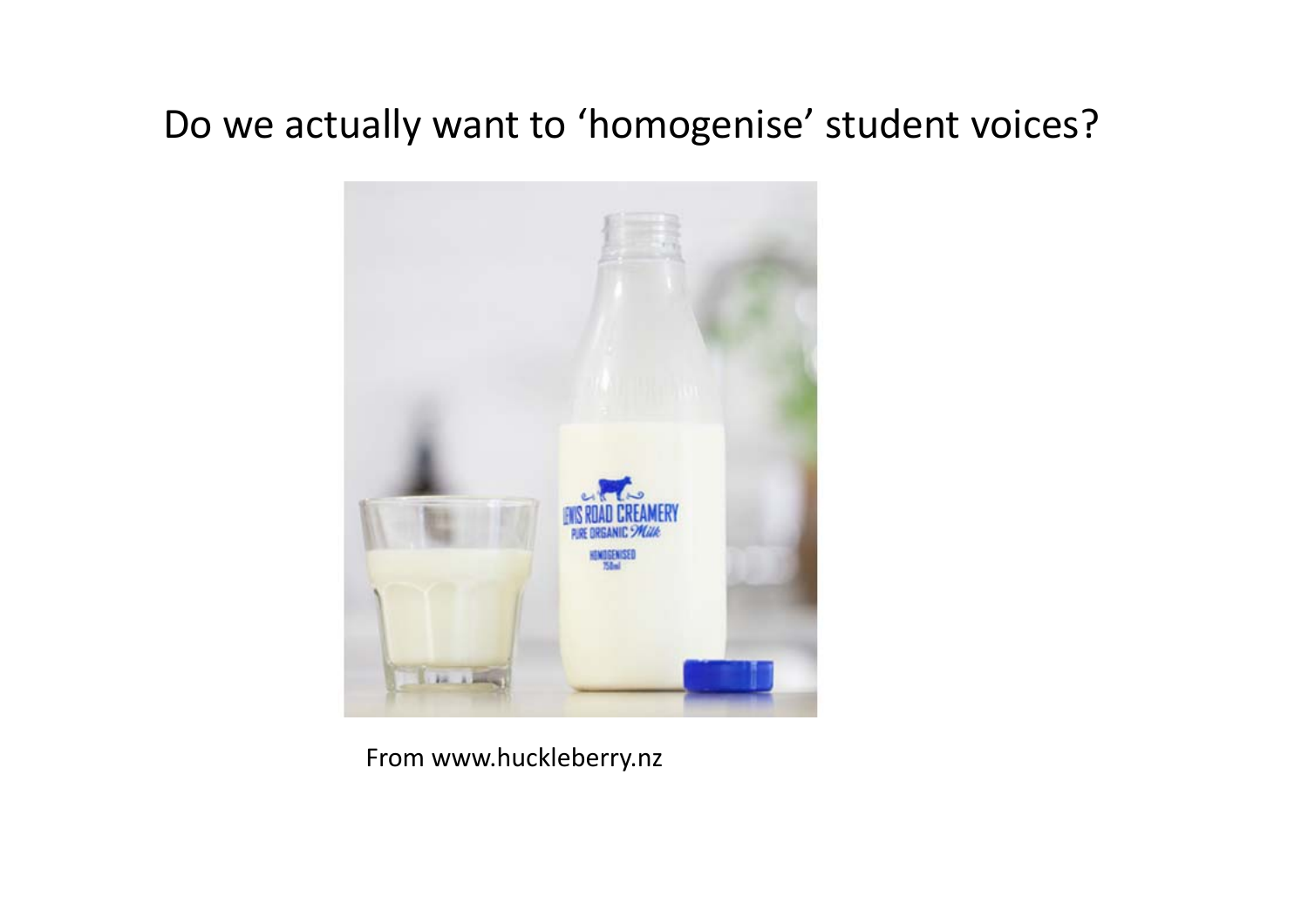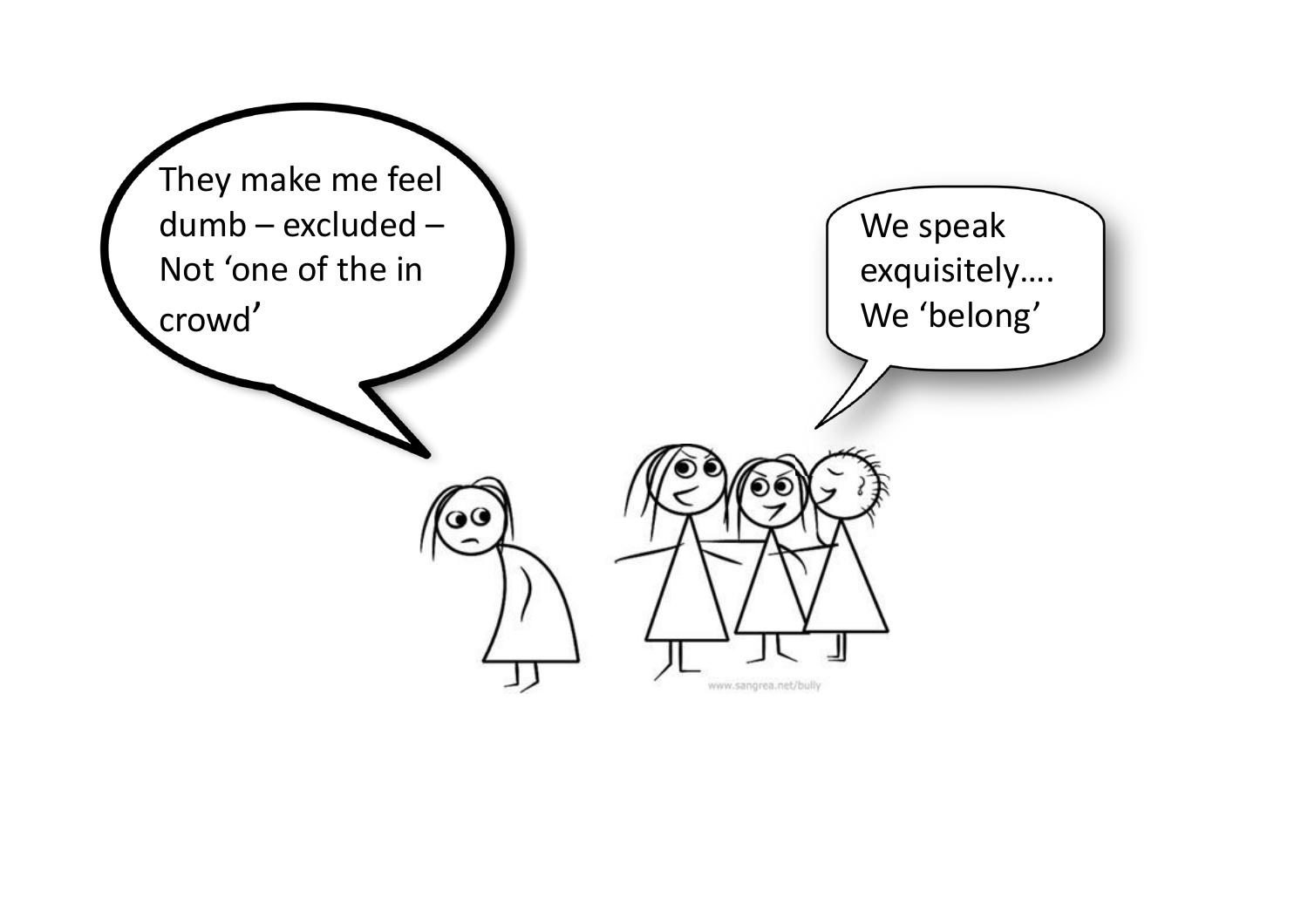How can we change these colonialist, oppressive practices? Should we?

One approach Sara and Pip use – Living Educational Theory





- Be clear about values
- Hold ourselves to account
- Look for contradictions in practice
- Investigate how to improve
- Seek diverse sources of evidence not just own reflections
- Seek to bring hope for humanity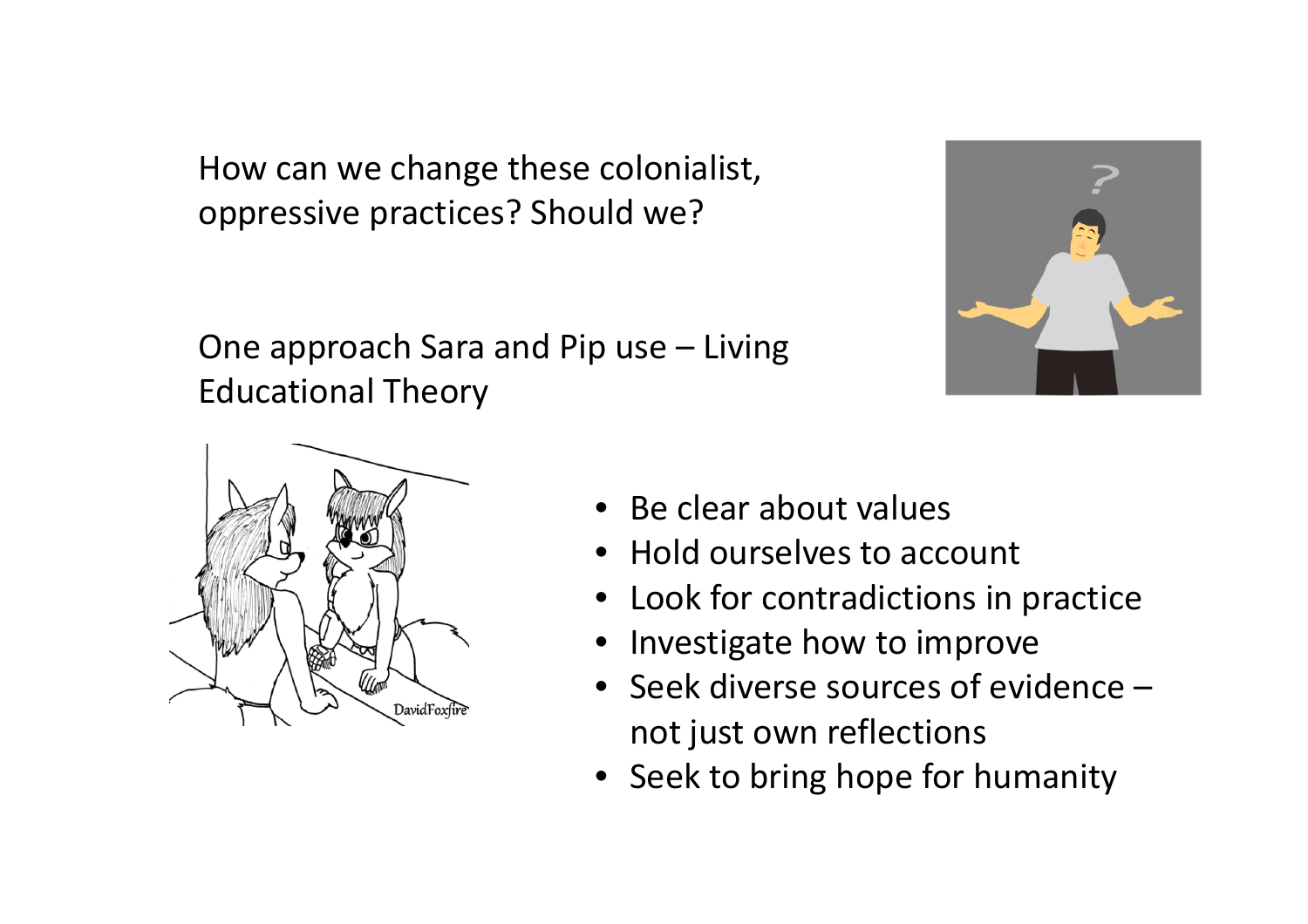Let's not get paralysed by the issues.

"There is little point in being overwhelmed with guilt and shame for well‐intentioned but unhelpful practice. Guilt and shame are positive emotions only to the point that they prompt us to consider better ways of practising with those negatively affected by our actions.

Soul‐searching and commitment to change is <sup>a</sup> far more appropriate response than breast‐beating" (Ferguson & Bruce Ferguson, 2010)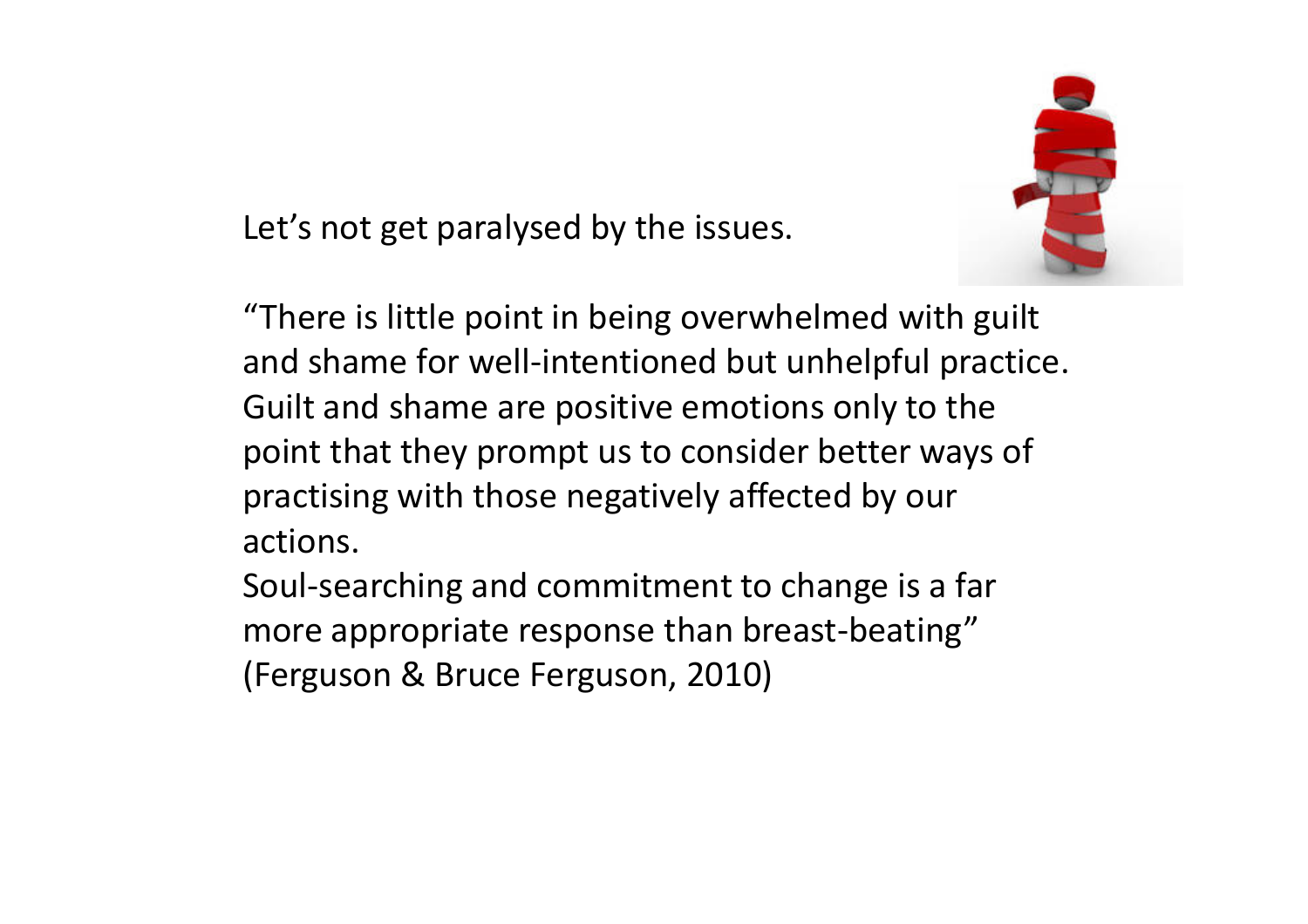Sara's work continues – her book was published last year

#### **Effortless Eloquence**

English Acquisition the Brain‐Based Way (A Heterotelic Approach) http://leanpub.com/effortlesseloquence

She writes: "As is appropriate in Living Educational Theory work, we hold ourselves to account to work in ways that enhance the life-affirming energy of those we encounter, and that carry a hope for the future: that in seeking freedom from our own invisible prisons, we might explore in wonder and delight, the undiscovered worlds behind the imposed silence of so many voices.

We recognise that this will be <sup>a</sup> life‐long journey. We invite others to join us to discuss ways of improving our respective practices so that we can value, rather than denigrate, diversity.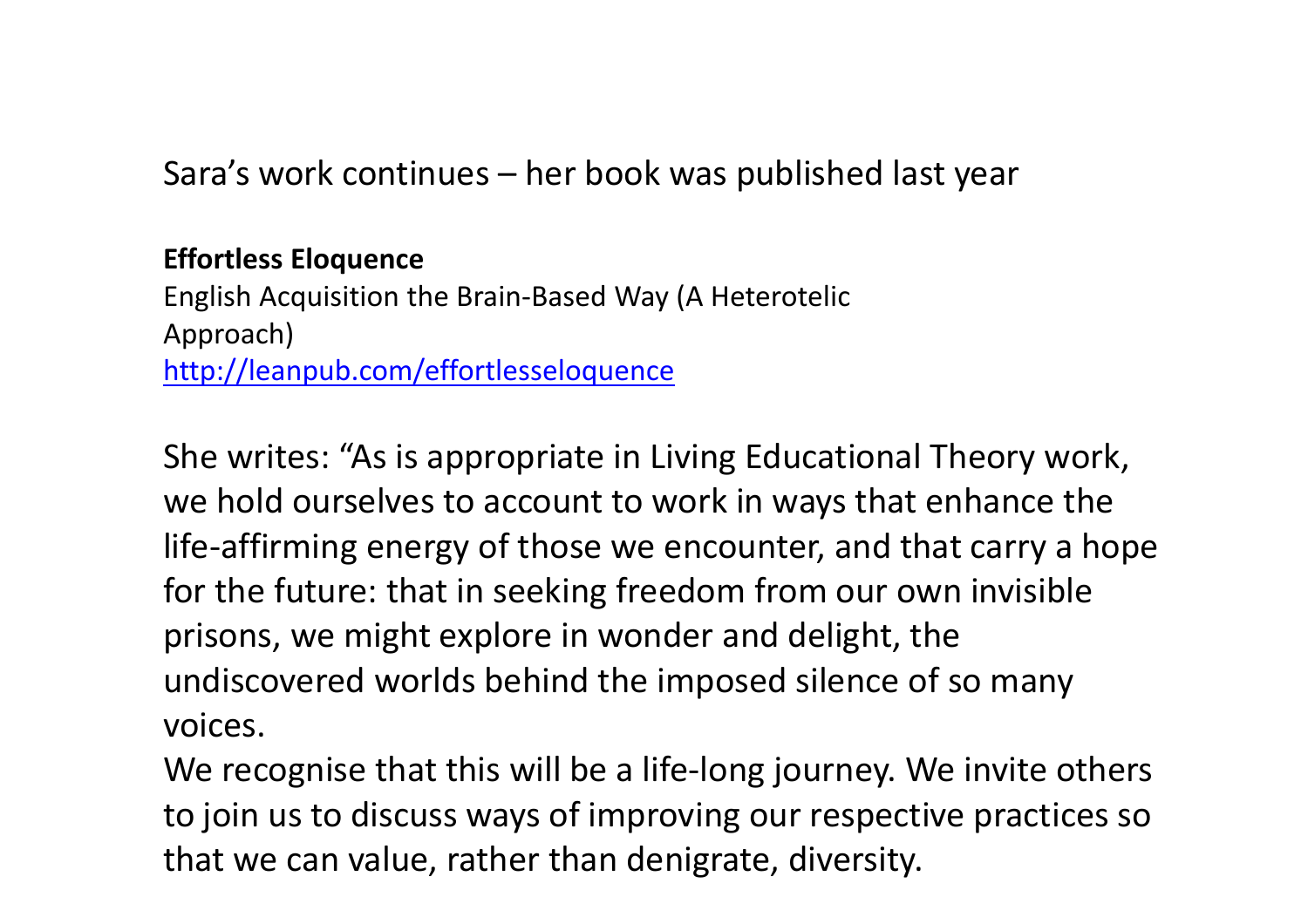We are in Africa. We conclude our presentation with the words of Kenyan author Ngūgī wa Thiong'o (2006):

*Language as communication and as culture are then products of each other. Communication creates culture: culture is a means of communication. Language carries culture, and culture carries, particularly through orature and literature, the entire body of values by which we come to perceive ourselves and our place in the world. How people perceive themselves affects how they look at their culture, at their places, politics and at the social production of wealth, at their entire relationship to nature and to other beings.*

*Language is thus inseparable from ourselves as <sup>a</sup> community of human beings with <sup>a</sup> specific form and character, <sup>a</sup> specific history, <sup>a</sup> specific relationship to the world.*